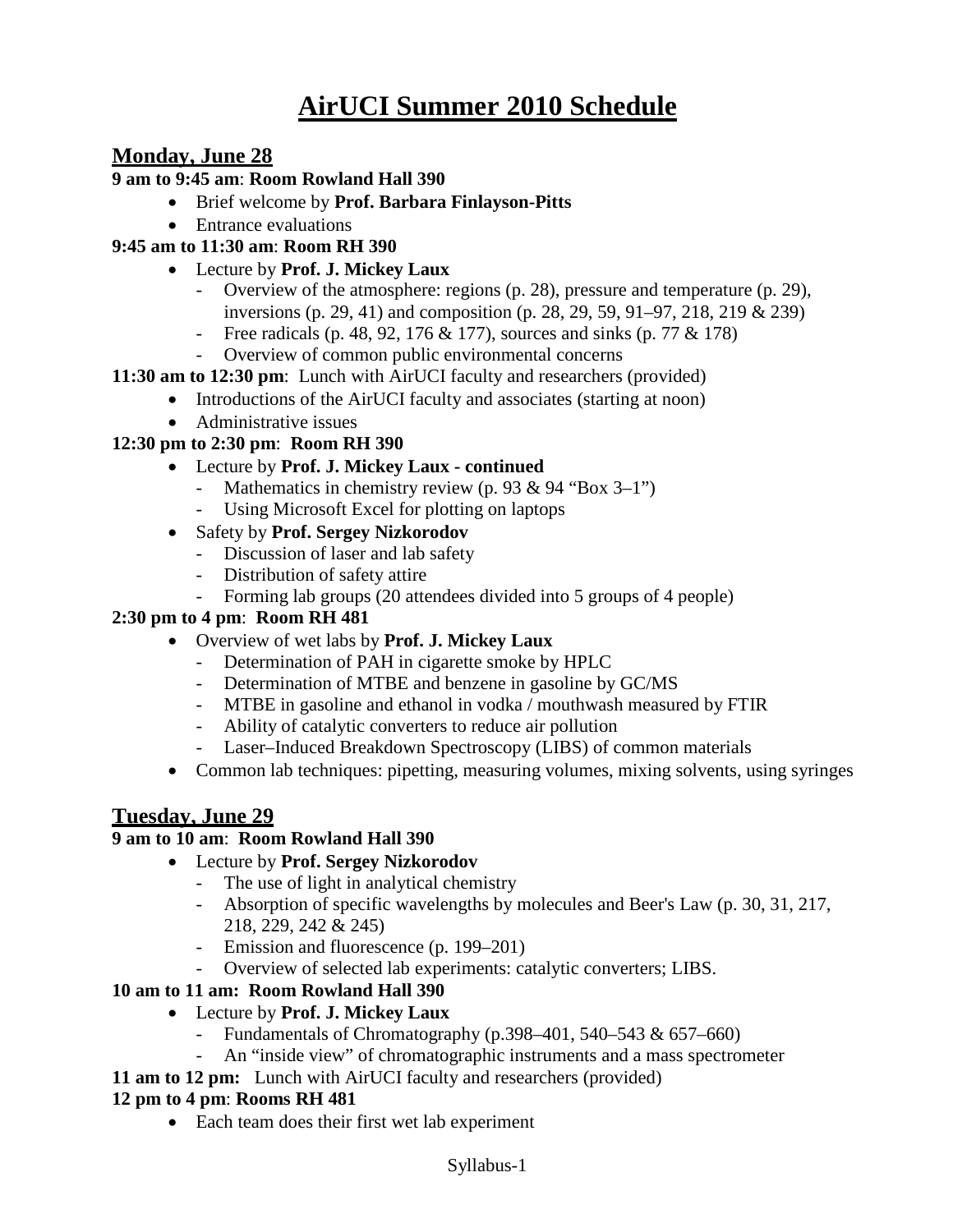# **Wednesday, June 30**

# **9 am to 11 am**: **Room Rowland Hall 390**

- Lecture by **Prof. Barbara Finlayson–Pitts**
	- Interaction of light with matter and environmental photochemistry (p. 30 & 37–40)
	- Applications to the Chapman reactions (p. 40–43), CFC's (p. 55, 77–85 & 244), and Ozone Depletion (p. 27, 32–36, 47, 48, 50–55, & 59–76)
	- Chemistry of NO<sub>x</sub> (p. 75 & 100), Photochemical Smog and Tropospheric Ozone (p. 97–109, 156–160, 179–181, 185–191 & 245)

**11 am to 12 pm**: Lunch with AirUCI faculty and researchers (provided)

# **12 pm to 4 pm**: **Rooms RH 481**

• Continue with the second wet lab experiment

# **Thursday, July 1**

## **10 am to 12 pm**: **Room Rowland Hall 390 (shifted by 1 hour because of the PC lab availability issues)**

- Lecture by **Prof. Doug Tobias**
	- Molecular structure and vibrations (p. 214–217)
	- Fundamentals of molecular dynamics with examples pertaining to atmospheric chemistry research
	- Overview of computational chemistry

## **12 pm to 1 pm**: Lunch with AirUCI faculty and researchers (provided)

## **1 pm to 5 pm**: **Room MSTB 226B**

• Computer Lab: Chemistry on the computer – Spartan lab

# **Friday, July 2**

# **9 am to 11 am**: **Room Rowland Hall 390**

- Lecture by **Prof. John Hemminger**
	- Fundamentals of surface science and environmental concerns at surface interfaces
	- Catalysts and catalytic converters (p. 18 & 109–114)
	- Solar energy research and photovoltaics [p. 312, 316 (Fig. 8-2), 319 (Fig 8-4) and 325-333]
	- Sea salt aerosols

## **11 am to 12 pm**: Lunch with AirUCI faculty and researchers (provided)

• Short presentation by **Prof. John Hemminger** on the energy science policy and the importance of basic research in dealing with the combined energy/environment issues.

## **12 pm to 4 pm**: **Rooms RH 481**

• Continue with the third wet lab experiment

# **Saturday, July 3 to Monday, July 5: Independence Day Break**